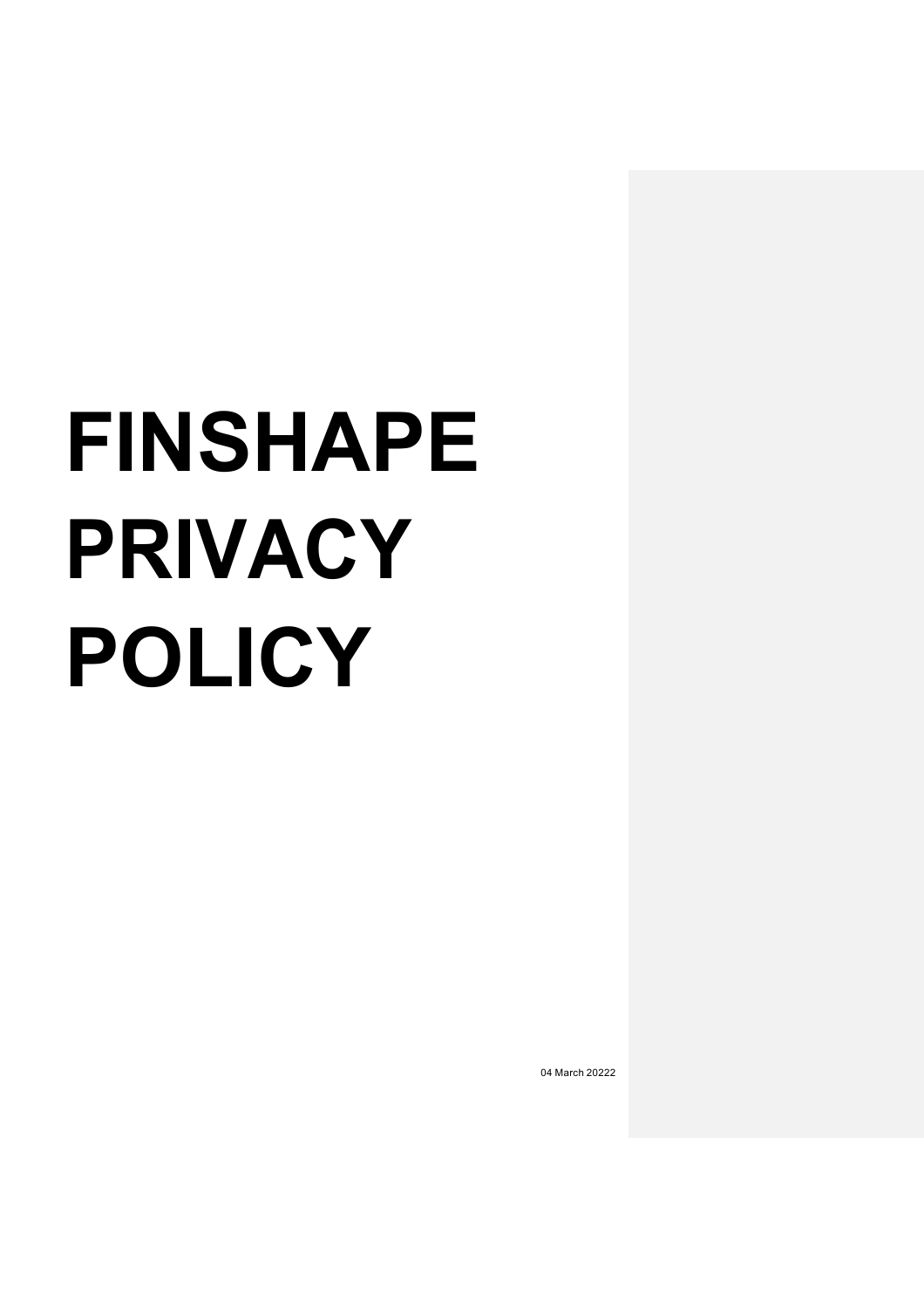## **PRIVACY POLICY**

### 04 March 2022

The present Privacy Policy of **Finshape.** (hereinafter referred to as "**Finshape**" or "**we**") contains the information on the data processing activities conducted as a controller by **W.UP Ltd** and **Banking Software Company Ltd.** and on the rights of those concerned.

The present Privacy Policy covers accordingly the processing conducted through the **Finshape** website (www.finshape.com), social networks and all forms of offline processing as well.

**Finshape** is committed to protect the personal data of its partners and its website's visitors ("you") and considers highly important that its customer's right to informational self-determination is respected.

#### **THE CONTACT INFORMATION OF THE DATA CONTROLLER:**

| Name:           | W.UP Ltd                                                      |
|-----------------|---------------------------------------------------------------|
| Address:        | 1027 Budapest, Ganz street 16.                                |
| E-mail address: | info@wup.digital                                              |
| Telephone:      | +36 1 870 0252                                                |
| Name:           | Banking Software Company Ltd                                  |
| Address:        | 140 00 Praque, Office Park Kavčí hory Na Hřebenech II 1718/10 |
| E-mail address: | marketing@bsc-ideas.com                                       |
| Telephone:      | +420 272 104 111                                              |
|                 |                                                               |

Website: https://www.finshape.com

#### **DEFINITIONS**

Terms used in the present Privacy Policy are as follows:

**1. data subject:** an identified natural person or a – directly or indirectly – identifiable natural person based on personal data;

**2. personal data:** any information relating to a data subject, such as a name, an identification number, location data or an online identifier;

**3. consent**: any freely given, specific, informed and unambiguous indication of the data subject's wishes by which he or she, by a statement or by a clear affirmative action, signifies agreement to the processing of personal data relating to him or her;

**4. controller:** the natural or legal person, public authority, agency or other body which, alone or jointly with others, determines the purposes and means of the processing of personal data;

**5. processing:** any operation or set of operations which is performed on personal data or on sets of personal data, whether or not by automated means, such as collection, recording, organisation, structuring, storage, adaptation or alteration, retrieval, consultation, use, disclosure by transmission, dissemination or otherwise making available, alignment or combination, restriction, erasure or destruction;

**6. processor**: a natural or legal person, public authority, agency or other body which processes personal data on behalf of the controller;

**7. recipient**: means a natural or legal person, public authority, agency or another body, to which the personal data are disclosed, whether a third party or not;

**8. third party**: a natural or legal person, public authority, agency or body other than the data subject, controller, processor and persons who, under the direct authority of the controller or processor, are authorised to process personal data.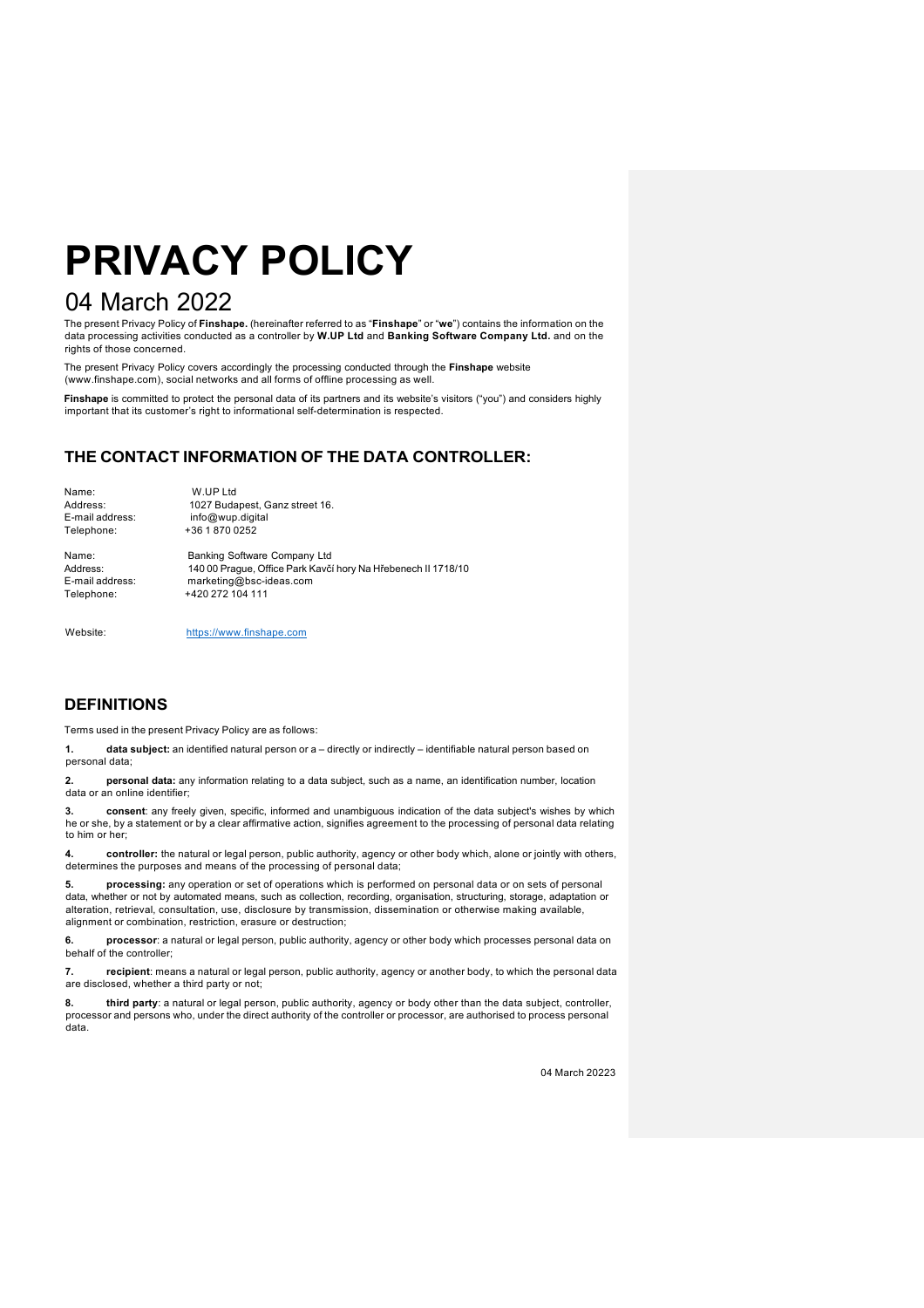**10. third country:** any State which is not member of the European Economic Area (EEA) territory of which is the territory of the Members Sates of the EU plus Iceland, Lichtenstein and Norway;

**11. personal data breach**: means a breach of security leading to the accidental or unlawful destruction, loss, alteration, unauthorized disclosure of, or access to, personal data transmitted, stored or otherwise processed;

**12. GDPR**: the General Data Protection Regulation, i.e. Regulation (EU) 2016/679 on the protection of natural persons with regard to the processing of personal data and on the free movement of such data, and repealing Directive 95/46/EC.

Any terms not defined above shall have the meaning set forth in the GDPR or any other applicable legislation.

#### **PRINCIPLES OF PROCESSING AND DATA SECURITY**

Personal data can be processed only for specific purposes, in order to exercise rights and perform obligations. The purpose of the processing, the data recording and the processing have to be fair and lawful. Only personal data which is essential and suitable to achieve the purpose of processing can be processed. The personal data can be processed only to the extent and for the time necessary to achieve that purpose. During processing, it has to be ensured that the data is accurate, complete and – if necessary for the purpose of the processing – up to date, and that the data subject can be identified only as long as it is necessary for the purpose of processing.

We plan and carry out processing operations in ways that ensure the protection of the privacy of the data subjects during processing. **Finshape** – or if data processing is conducted, then the data processor – ensures the security of the data and takes all the necessary technical and organizational measures and develops procedural rules that are required by the Infotv and all other data protection and confidentiality regulations in force.

We protect the personal data with adequate measures especially against unauthorized access, alteration, transmission, disclosure, deletion or destruction and accidental destruction and damages and also against data becoming inaccessible due to the changes in the technology used.

If we take data processing to other organizations (data processors), it informs the data subject on the fact of data processing and the identity of the data processor prior the consent of the data subject. The data processor will perform only the technical tasks related to processing and is not entitled to make substantive decisions concerning the processing, it can process the personal data obtained only in accordance with the provisions laid down by **Finshape**, it cannot perform data processing for its own purpose and it stores and preserves the personal data in accordance with the provisions laid down by **Finshape**.

During processing and data processing, the data will be available only to **Finshape**. – and in case of data processing, to the data processor -, and **Finshape's** – and in case of data processing, to the data processor's – employees who participate in the implementation of the objectives set out in the present Privacy Policy and who have an obligation of confidentiality regarding the data obtained, who may not disclose, use or make available to a third party or to the public this data, in accordance with their employment contract and the legal provisions.

#### **THE LEGAL BASIS AND THE PURPOSE OF PROCESSING**

We process personal information only based on a valid legal basis. This can be inter alia your consent, preparation or performance of a contract with you, complying with legal obligation and **Finshape's** or a third party's legitimate interest. We inform you on the applicable legal basis , on the categories of the personal data processed, the purpose and the duration of the processing and the persons authorized to perform the processing.

#### **SUBSCRIPTION TO NEWSLETTERS**

In regard to sending newsletters, the purpose is to inform you by direct response, such as electronic mail or other equivalent means of communication of our services and for the purposes of direct marketing regarding the our services.

You acknowledge that, if an explicit and prior consent was given, we will send the newsletters to the e-mail addresses provided by you and will process the related data given until you withdraw your consent. Our newsletters might contain promotional offers, invitations and other offers, which aim to communicate to you via electronic mail the current information, promotions, programs, events, important news, new features.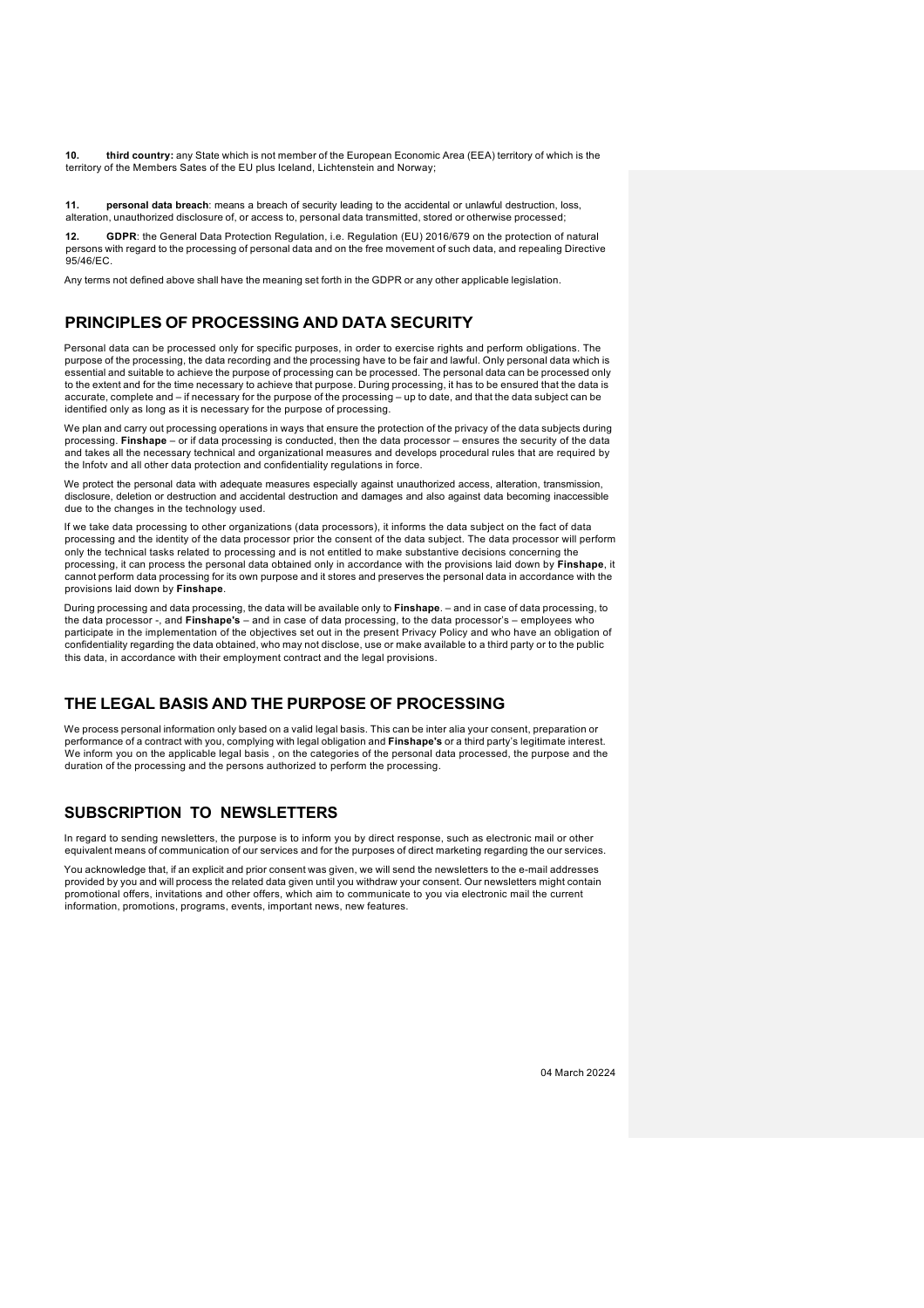You can unsubscribe from newsletter at any time, free of charge, without any restrictions and any reasons given, by pressing the "unsubscribe" button or in a response message. In case that the subscription is cancelled, the personal data related to the sending of newsletters managed by us for this purpose will be deleted.

The cancellation of subscription to newsletters does not imply the withdrawal of consent regarding the processing of the data handled for other purposes. The deletion of the registration on the website (if applicable) does not mean the cancellation of subscription to newsletter, it must be requested separately.

#### **THE COLLECTION AND STORAGE OF DATA**

When accessing its website, due to technical reasons and in order to produce statistics on user behavior, we are entitled to store the IP address of the visitor, the time of the visit and the address of the page visited. By accessing the website, the visitor accepts that this anonymized data is stored.

#### **THE USE OF COOKIES**

In order to ensure the personalized and efficient use and to provide the most complete user experience on the websites, our websites place small data packets, so-called cookies on the website's visitors computers. Cookies are identifiers which can be sent by the **Finshape** server to the computer used by the website's visitor to identify the computer used during the stay on the website. The default setting for most browsers is to automatically accept these cookies. The storage of cookies can be turned off, or it is possible to set the browser to notify the user before the cookies are stored. With the first use of the website the visitor agrees that cookies will be stored in his or her computer.

We also use external contributors to collect statistics on the use of its websites. The service used GoogleAnalytics provided by Google Inc. Google Inc., as an external service provider has no access to the personal data related to the use of **Finshape's** websites (especially data provided during online registration). The **Finshape** websites include links to Google Inc.

servers which are independent from **Finshape**. Contact: http://www.google.com/analytics/.

#### **THIRD PARTY PROCESSORS**

Our carefully selected partners and service providers may process personal information about you on our behalf as described below:

*"Digital Marketing Service Providers*

*We periodically appoint digital marketing agents to conduct marketing activity on our behalf, such activity may result in the compliant processing of personal information. Our appointed data processors include:*

- (i) Prospect Global Ltd (trading as Sopro) Reg. UK Co. 09648733. You can contact Sopro and view their *privacy policy here: http://sopro.io. Sopro are registered with the ICO Reg: ZA346877 their Data Protection Officer can be emailed at: dpo@sopro.io."*
- *(ii) Mndwrk Technologies Korlátolt Felelősségű Társaság Address: 1119 Budapest, Andor utca 21/C. fszt. 1. tax number: HU25868847, Reg. 01-09-293537. You can contact Mndwrk and view their privacy policy here: https://www.mndwrk.com/legal/privacy-policy. For questions regarding their privacy policies, send an email to: hello@mndwrk.com*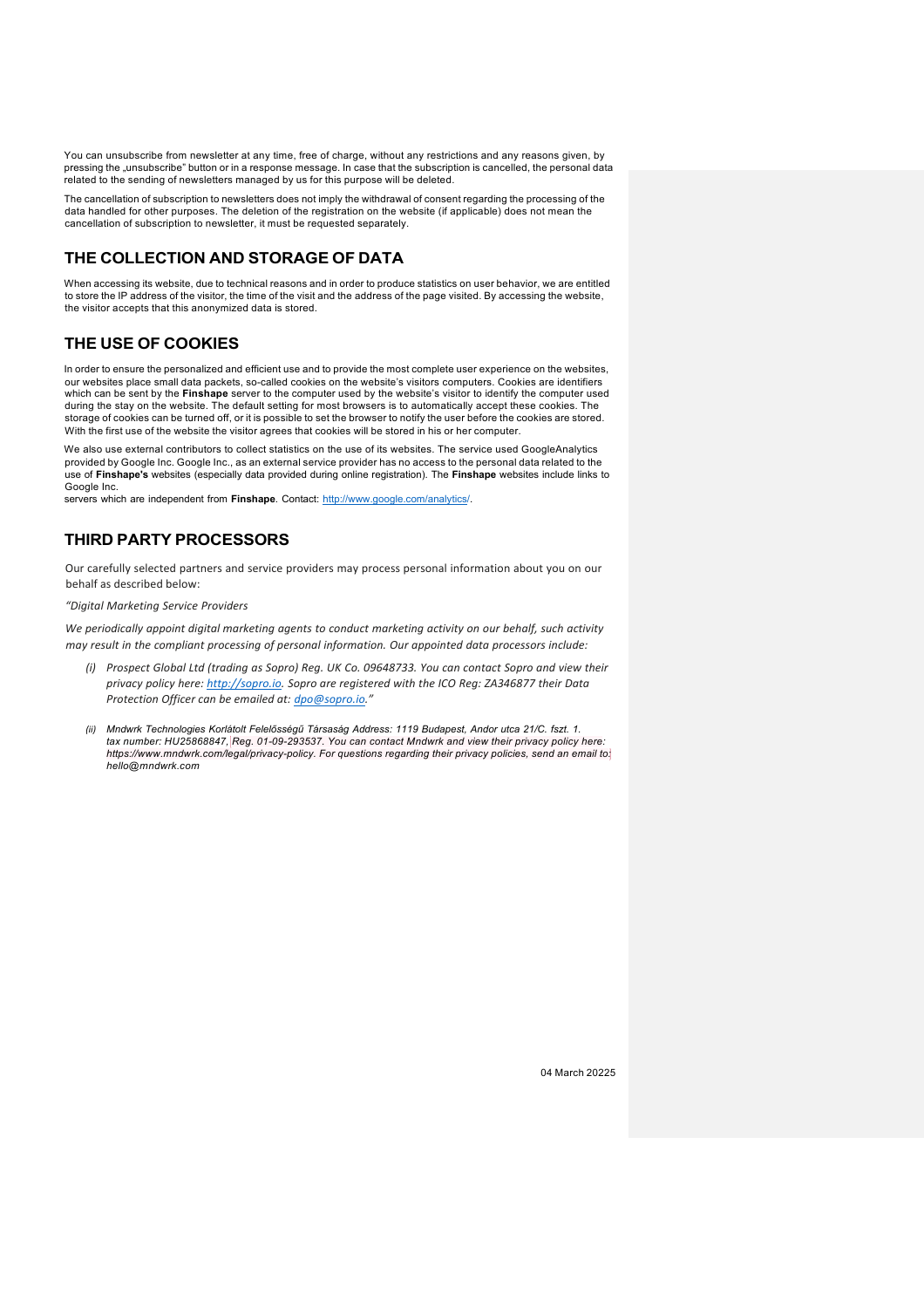#### **YOUR RIGHTS**

You have the following rights regarding processing of your personal data:

• *Right to access*

You have the right to request from us access to your personal data processed by us and obtain information regarding the purpose of processing, what categories of personal data are processed, for or towards who we are transferring or disclosing your personal data, for what period we are processing your personal data, your rights in connection with processing carried out by us regarding your personal data, your right to lodge a complaint with a supervisory authority regarding the processing. Additionally, in the case we collect your personal data from other sources than from you, any available information as to the source, and the existence of automated decision-making and related information, including the logic involved, as well as the significance and the envisaged consequences of such processing for you,<br>whether your personal data is transferred outside the EEA, and the conditions of these transfers. We prov copy of your personal data processed by us in case you require us to do so.

• *Right to rectification*

You have the right to request us to rectify your inaccurate personal data and to request us to complete your incomplete personal data by means of providing us with a supplementary statement.

#### • *Right to erasure*

We erase any of your personal data without delay if you request us to do so in the event of the following:

- a) your personal data is no longer necessary for the concerning purpose;
- b) you withdraw your consent and there is no other legal basis for the processing;
- c) the legal basis of processing is legitimate interest and (i) you object to the processing and there are no overriding legitimate grounds for the processing, or (ii) you object to the processing for the purpose of direct marketing;
- d) your personal data has been processed unlawfully;
- e) your personal data has to be erased according to relevant laws.

Please note that we are entitled to not erase your personal data if it is necessary - among others - for exercising the right of freedom of expression and information, compliance with legal obligation, establishment, exercise or defence of legal claims.

#### • *Right to restriction of processing*

You have the right to obtain from us restriction of processing where one of the following applies:

- a) You have contested the accuracy of your personal data, for a period enabling us to verify the accuracy of your personal data;
- b) the processing is unlawful and you oppose the erasure of your personal data and request the restriction of their use instead;
- c) We need no longer your personal data for the purposes of the processing, but they are required by you for the establishment, exercise or defense of legal claims.

Where processing has been restricted, such personal data shall, with the exception of storage, only be processed with your consent or for the establishment, exercise or defense of legal claims, or for the protection of the rights of another natural or legal person, or for reasons of important public interest of the European Union or of a Member State.

• *Right to object to processing*

Where personal data is processed for direct marketing purposes, you have the right to object at any time to the processing of personal data concerning you for such marketing, which includes profiling to the extent that it is related to such direct marketing.

You also generally have the right to object to the processing of personal data where the legal basis of the processing activity is our legitimate interest, or the legitimate interest of a third party.

• *Right to data portability*

You have the right to receive your personal data, which you have provided to us, in a structured, commonly used and machine-readable format and have the right to transmit that data to another controller without hindrance from us. You also have the right to have your personal data transmitted directly from us to another controller, where technically